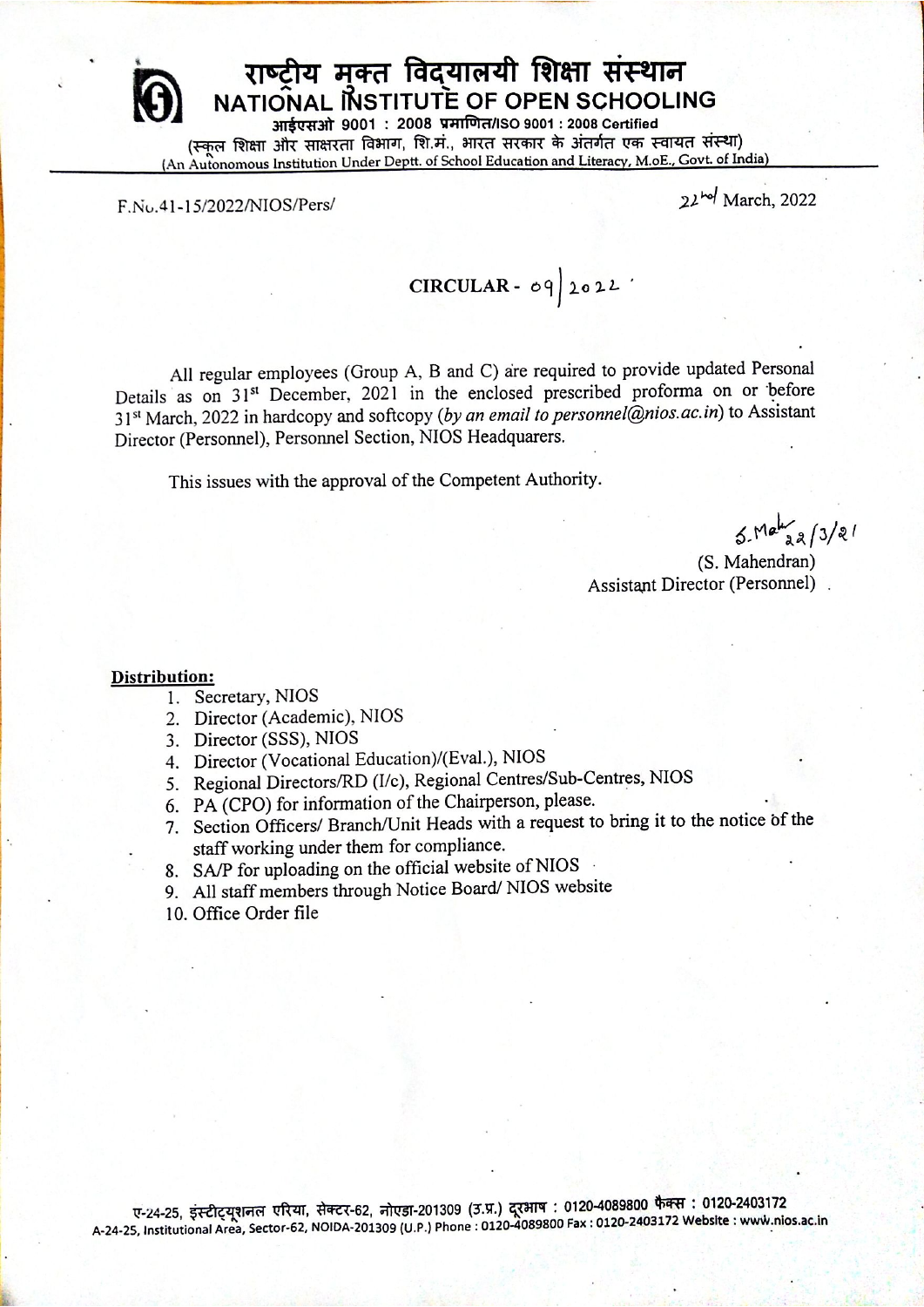# **राष्ट्रीय म ु क्त विद्यालयी शिक्षा संस्थान National Institute of Open Schooling**

(पूर्वत: राष्ट्रीय मुक्त विद्यालय / (formerly, National Open School - NOS) ए -24/25 इंस्टीट्यूस्नल एररया, सैक्टर – 62, जिला – गौतम बुद्ध नगर (ऊ॰ प्र॰) A-24-25, Institutional Area, NH-24, Sector-62, NOIDA, Distt.- Gautam Buddha Nagar (U.P.)

### **PERFORMAFOR PROVIDING PERSONAL DETAILS**

*as on 31st March \_\_\_\_\_\_\_\_\_\_\_*

#### **Fill in BLOCK letters**

| <b>Name in full</b>                                 |                                                                           |  |  |  |  |  |  |
|-----------------------------------------------------|---------------------------------------------------------------------------|--|--|--|--|--|--|
| Designation                                         |                                                                           |  |  |  |  |  |  |
| Father's Name                                       |                                                                           |  |  |  |  |  |  |
| Husband Name ( <i>ifapplicable</i> )                |                                                                           |  |  |  |  |  |  |
| Category (SC/ST/OBC/PH)                             |                                                                           |  |  |  |  |  |  |
| (i)                                                 | At the time joining NIOS                                                  |  |  |  |  |  |  |
| (ii)                                                | At present<br>(in case, any change, please attach all relevant documents) |  |  |  |  |  |  |
| (iii)                                               | Religion                                                                  |  |  |  |  |  |  |
| Height                                              |                                                                           |  |  |  |  |  |  |
| Visible Personal mark of identification<br>(if any) |                                                                           |  |  |  |  |  |  |
| <b>PAN Card Number</b>                              |                                                                           |  |  |  |  |  |  |
| <b>Aadhar Card Number</b>                           |                                                                           |  |  |  |  |  |  |

*Latest photo*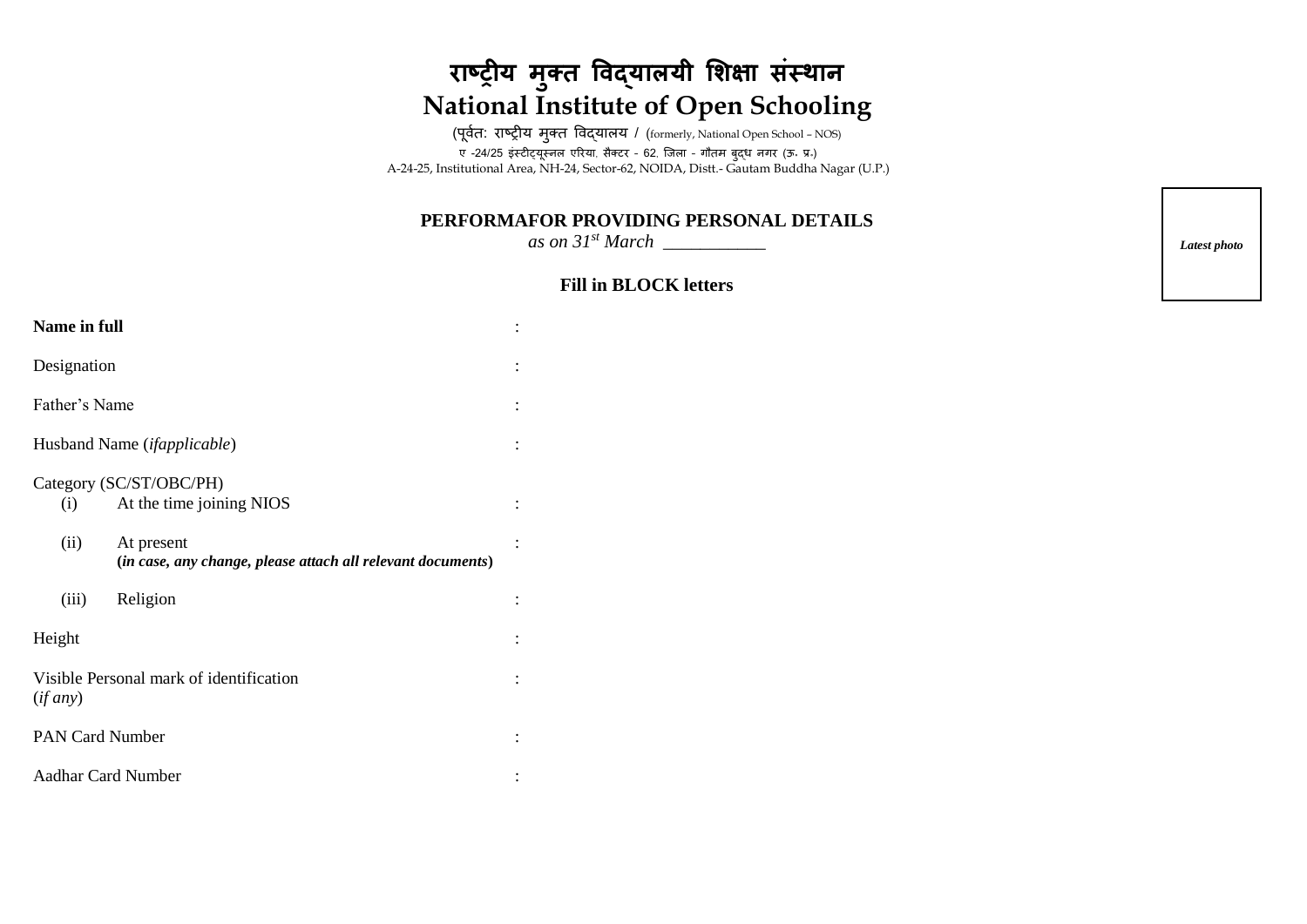# **Address**

Home Town **(***as declared at the time of joining in NIOS***)**

**Nearest Station**

:

(ii) Present :

(iii) Mobile Number :

(iv) Email id (a) Official

(b) Personal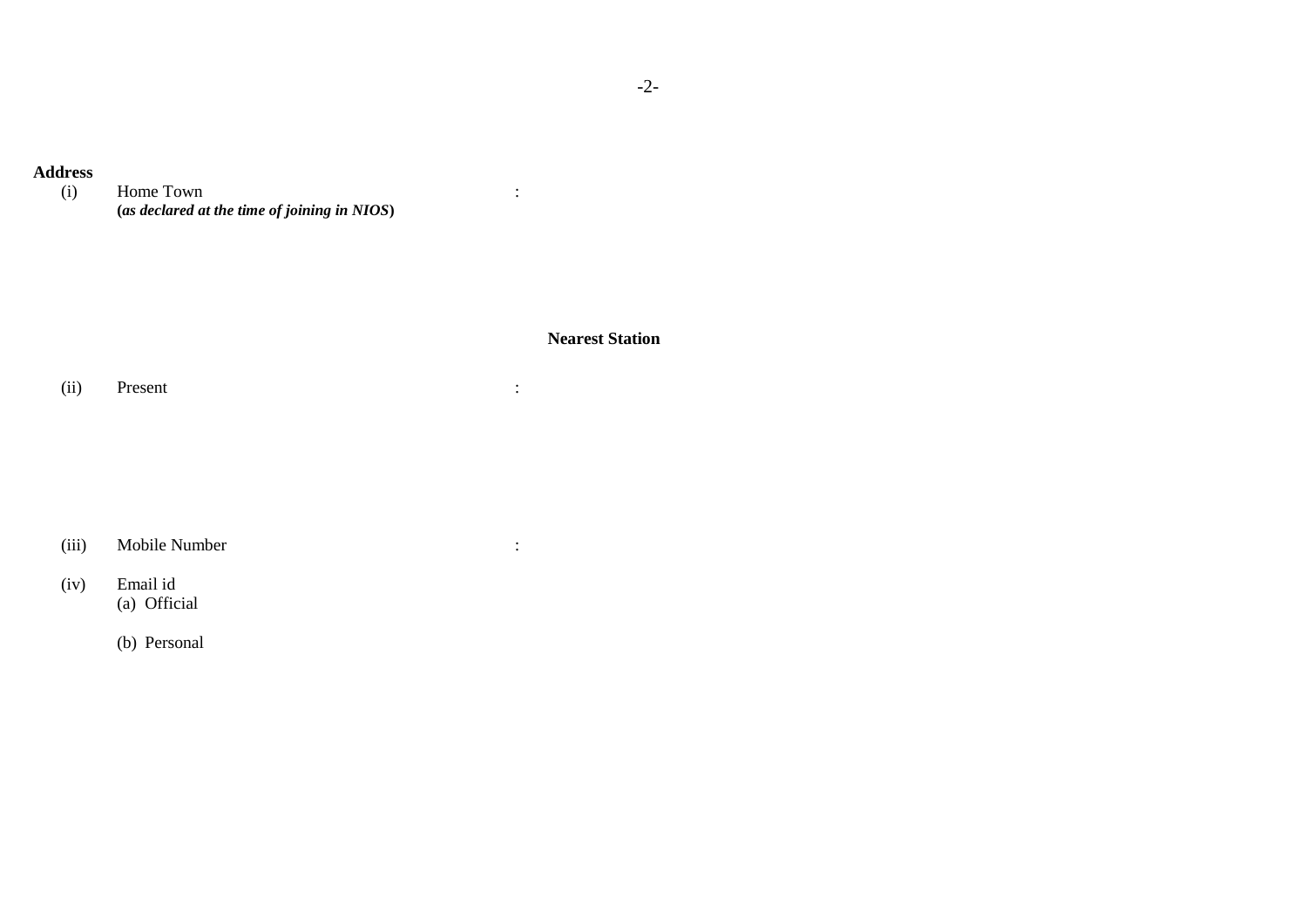-3-

## **List of Family Members** :

| $\overline{\mathbf{S}}$ . | <b>Name</b> | Date of      | Relation- | <b>Marital</b> | <b>Dependent</b> | <b>Working /Studying status</b> | <b>Aadhar Card</b>        | PAN card |        |
|---------------------------|-------------|--------------|-----------|----------------|------------------|---------------------------------|---------------------------|----------|--------|
| No.                       |             | <b>Birth</b> | ship      | <b>Status</b>  | or not,          | if working, name of the         | if studying,              | number   | number |
|                           |             | and Age      |           |                | If yes,          | Organisation                    | Name of Institution/      |          |        |
|                           |             |              |           |                | residing         |                                 | School/ College alongwith |          |        |
|                           |             |              |           |                | status           |                                 | class                     |          |        |
|                           |             |              |           |                | alongwith        |                                 |                           |          |        |
|                           |             |              |           |                | annual           |                                 |                           |          |        |
|                           |             |              |           |                | income, if       |                                 |                           |          |        |
|                           |             |              |           |                | any              |                                 |                           |          |        |
|                           |             |              |           |                |                  |                                 |                           |          |        |
|                           |             |              |           |                |                  |                                 |                           |          |        |
|                           |             |              |           |                |                  |                                 |                           |          |        |
|                           |             |              |           |                |                  |                                 |                           |          |        |
|                           |             |              |           |                |                  |                                 |                           |          |        |
|                           |             |              |           |                |                  |                                 |                           |          |        |
|                           |             |              |           |                |                  |                                 |                           |          |        |
|                           |             |              |           |                |                  |                                 |                           |          |        |
|                           |             |              |           |                |                  |                                 |                           |          |        |
|                           |             |              |           |                |                  |                                 |                           |          |        |
|                           |             |              |           |                |                  |                                 |                           |          |        |
|                           |             |              |           |                |                  |                                 |                           |          |        |
|                           |             |              |           |                |                  |                                 |                           |          |        |
|                           |             |              |           |                |                  |                                 |                           |          |        |
|                           |             |              |           |                |                  |                                 |                           |          |        |
|                           |             |              |           |                |                  |                                 |                           |          |        |
|                           |             |              |           |                |                  |                                 |                           |          |        |
|                           |             |              |           |                |                  |                                 |                           |          |        |
|                           |             |              |           |                |                  |                                 |                           |          |        |
|                           |             |              |           |                |                  |                                 |                           |          |        |
|                           |             |              |           |                |                  |                                 |                           |          |        |
|                           |             |              |           |                |                  |                                 |                           |          |        |
|                           |             |              |           |                |                  |                                 |                           |          |        |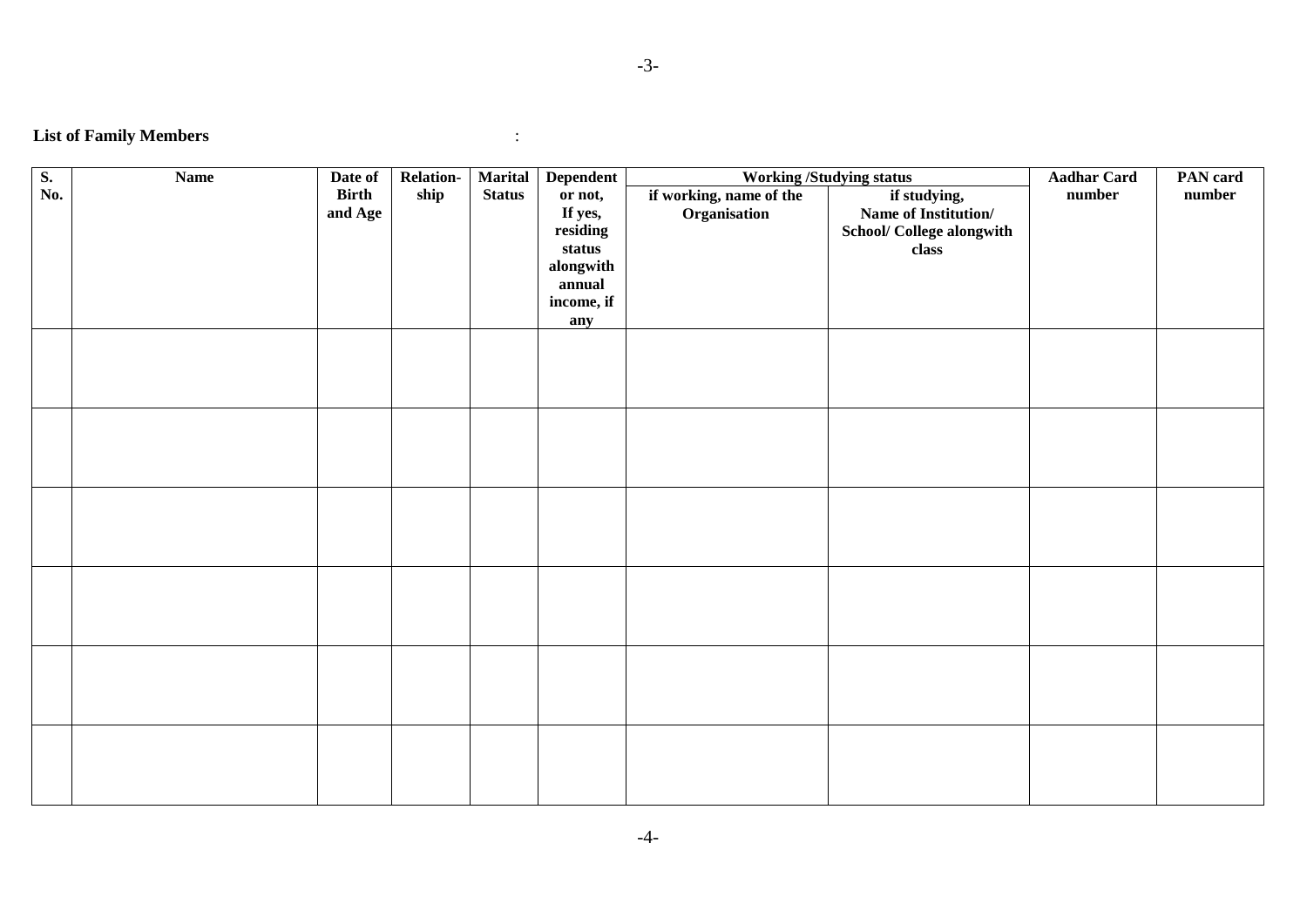| <b>Status of Medical facility</b> (please tick)                                                                                                                                                                                                                                                                                                    |  | i)                                                                                                                                                                                                    | I am not availing of medical facilities or fixed financial/medical allowances in lieu thereof either for myself and /<br>or the members of my family from any (other) source other than under the NOS Society Medical Benefit Rules.                                                                        |  |  |  |  |
|----------------------------------------------------------------------------------------------------------------------------------------------------------------------------------------------------------------------------------------------------------------------------------------------------------------------------------------------------|--|-------------------------------------------------------------------------------------------------------------------------------------------------------------------------------------------------------|-------------------------------------------------------------------------------------------------------------------------------------------------------------------------------------------------------------------------------------------------------------------------------------------------------------|--|--|--|--|
| (in case not availing Medical facility from spouse's<br>office, please provide certificate from the spouse's<br>office, in original stationery, indicating<br>"employee is not availing medical facility for<br>himself/herself and for his/her dependent family<br>members or fixed medical allowance thereof from<br><i>this organization"</i> ) |  | ii)                                                                                                                                                                                                   | My wife/husband, is employed in and availing/not availing medical facilities for family<br>from his/her organization and hence I will/will not prefer medical facility of NIOS.<br>My wife/husband is not employed and hence I will avail medical facility of NIOS.                                         |  |  |  |  |
| <b>Status of LTC facility</b> (please tick)                                                                                                                                                                                                                                                                                                        |  | (i)                                                                                                                                                                                                   | I am availing LTC facility for myself and dependent family members from NIOS.<br><b>OR</b>                                                                                                                                                                                                                  |  |  |  |  |
| (please provide certificate from spouse's office, in<br>original stationery, indicating                                                                                                                                                                                                                                                            |  | (ii)                                                                                                                                                                                                  | I am availing LTC facility from spouse's office                                                                                                                                                                                                                                                             |  |  |  |  |
| "employee is availing/not availing LTC (Home<br>Town/ Any place in India) for the Block/Calendar<br>year _________ from spouse's office"                                                                                                                                                                                                           |  |                                                                                                                                                                                                       |                                                                                                                                                                                                                                                                                                             |  |  |  |  |
| <b>Status of Children Education</b><br><b>Allowances</b> (please tick)                                                                                                                                                                                                                                                                             |  | (i)                                                                                                                                                                                                   | I am availing CEA from NIOS.<br><b>OR</b>                                                                                                                                                                                                                                                                   |  |  |  |  |
|                                                                                                                                                                                                                                                                                                                                                    |  | (ii)                                                                                                                                                                                                  | I am availing CEA from spouse's office                                                                                                                                                                                                                                                                      |  |  |  |  |
| Common Nomination Form for Gratuity,<br>Provident<br>Fund<br><b>Central</b><br><b>General</b><br>and<br>Government Employees' Group Insurance<br><b>Scheme</b>                                                                                                                                                                                     |  | hereby nominate the person/persons mentioned below and confer on<br>him/her/them the right to receive in the event of my death, to the extent specified below, amount on account of the<br>following: |                                                                                                                                                                                                                                                                                                             |  |  |  |  |
|                                                                                                                                                                                                                                                                                                                                                    |  | (i)<br>(ii)                                                                                                                                                                                           | Any gratuity the payment of which may be authorized under Rule 50 of CCS (Pension) Rules.<br>Amount that may stand to my credit in the General Provident Fund.<br>(iii) Any amount that may be sanctioned by the Central Government under the Central Government Employees Group<br>Insurance Scheme, 1980. |  |  |  |  |

The nomination supersedes the nomination made by me earlier.